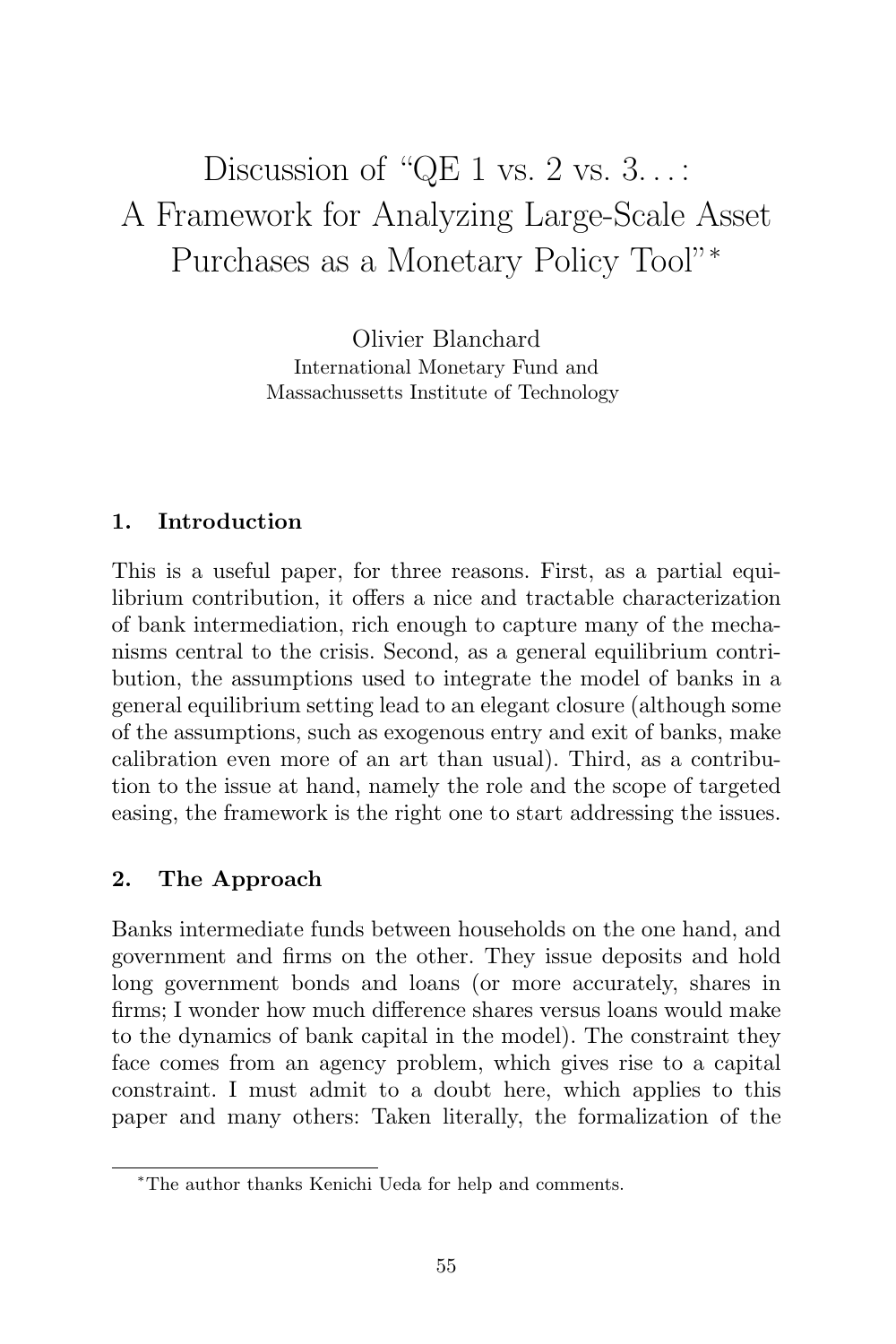agency problem—namely, that bankers can abscond with some of the funds—does not seem to capture the main reason why, in the real world, banks decide to hold (or are forced to hold) capital. This being said, the capital constraint that the assumption delivers seems plausible, namely that properly weighted assets do not exceed some multiple of capital. This looks like Basel II rules, with two differences: (i) the weights reflect the relative ease with which bankers can steal the different assets rather than the risk characteristics of the assets, and (ii) the multiple determining leverage is a complex function of the economic environment, and I do not have a good sense of whether it can replicate the behavior of actual leverage in response to shocks.

The central bank acts as another intermediary. It does not have an agency problem (or, alternatively, it is assumed that the fiscal authority will do what is needed to make depositors whole). It is, however, less efficient in holding assets, whether those assets are long-term government bonds or loans to firms. Again, one can quibble. It is clear that the central bank is unlikely to be able to monitor loans as well as banks do, but why there is a monitoring issue in holding long government bonds is less clear.

#### **3. The Basic Mechanism**

Anything that leads to lower bank capital, and thus a tighter capital constraint, leads to a reduction in bank intermediation. Banks reduce their demand for long-term government bonds and for shares, and the prices of the two assets come down. Central bank purchases can in turn increase the prices. Purchases increase the price of the asset purchased directly and, through the effect of the higher price on the relaxed capital constraint of banks, the demand and the price of the other asset as well.

Two interesting results come out. First, for a given amount of purchases, purchases of shares have more effect on both prices than purchases of long bonds. This is because an increase in the price of shares has a larger effect on the capital constraint than an increase in the price of long bonds. Second, regardless of whether the central bank buys shares or long bonds, the prices of the two assets go up in proportion, with the price of shares going up more than the price of long bonds. One might have guessed that the price of the asset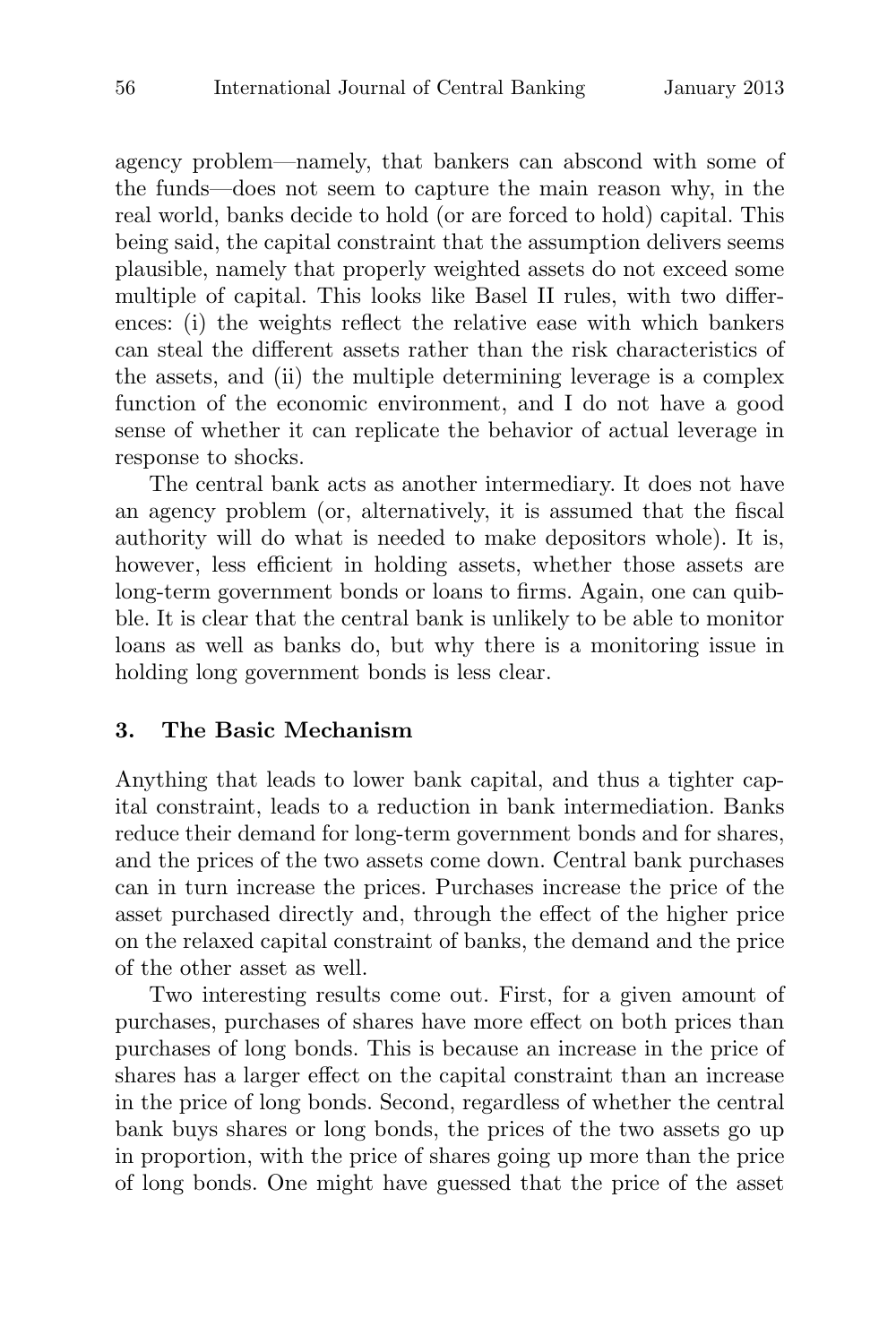being purchased would go up more than the price of the other asset. I suspect this is not a very robust result and that it depends on the specific assumptions made to differentiate between the two assets in the model; indeed one of the strengths of the model is to force one to identify the type of imperfect substitution, or market segmentation, that would lead to different results. One might also have guessed that if the central bank is bad at monitoring loans, larger central bank holdings would decrease monitoring, leading to worse behavior on the part of the firms and possibly to a lower price for equities. The formalization adopted here excludes this possibility.

### **4. The Origin of Spreads**

What moves spreads in this model is shifts in the demand for assets, not changes in borrowers' characteristics—such as higher perceived risk. These shifts in demand are due in turn to a distortion, namely the agency problem facing banks. Thus, to the extent that the central bank does not face this agency problem, intervention is good until the constraint is no longer binding for banks. (The model introduces one reason not to go all the way, an efficiency cost coming from the lower ability of the central bank to monitor firms or the government.)

A relevant question in this context is whether, in the various episodes of quantitative or targeted easing we have observed, shifts indeed came from shifts in the demand for assets (or more precisely, shifts in the demand function for assets) or instead came from changes in perceived risk. There is little question that, in many cases, price declines indeed partly reflected fire sales, the decision by private investors to sell not because the asset was necessarily more risky, but because they needed to reduce their position or they needed the funds elsewhere. With respect to this fire-sales component, purchases by the central banks were indeed the right response to shifts in investors' portfolios.

In many cases, however, the decline in prices also had to do with perceptions that the assets had become more risky. This was clearly the case for mortgage-backed securities in 2008 and 2009 in the United States. This was probably the case for sovereign Italian bonds in Europe in 2011: Some of the increase in spreads was due to worry about an impending liquidity run, in this case the worry by investors that other investors might not be willing to roll over in the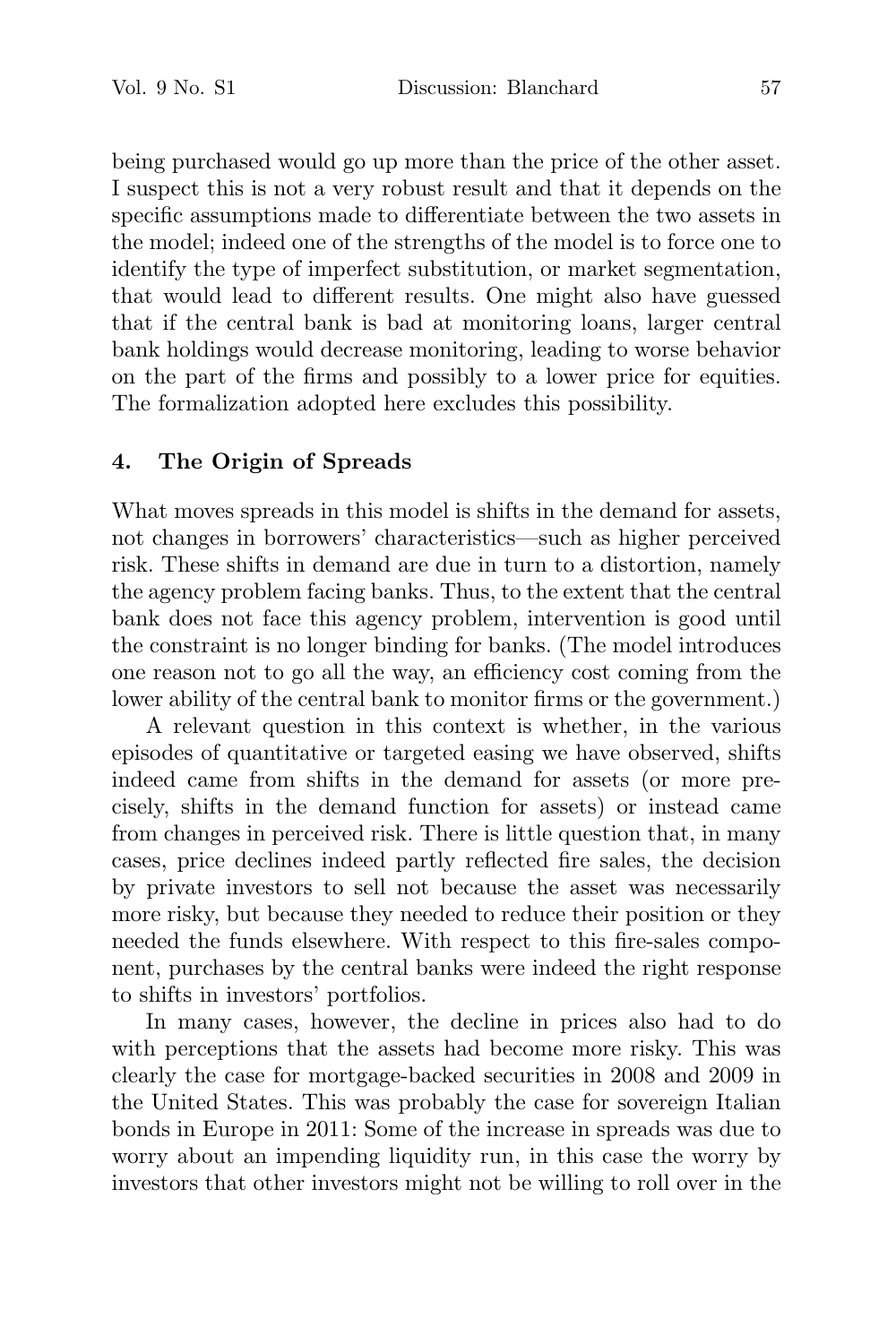following few months; but, like most liquidity runs, it was triggered by worries about solvency, the worry that Italian public finances might not be as solid as previously thought. In the related context of liquidity provision, this was true also in the case of the provision of liquidity to European banks in 2011 and 2012. The danger came again partly from rollover risk, but partly also from genuine worries by investors about the value of the assets held by banks.

In this case, the optimal response of the central bank is less obvious. Take the case where the decline in prices is entirely due to changes in the characteristics of borrowers, say an increase in perceived risk. In this case, an intervention by the central bank can still increase prices. It is, however, in effect doing so by fighting a distortion with another distortion, and whether it is optimal to do so seems more ambiguous. Or take Operation Twist: Suppose the spread of the long rate over the short rate reflects partly risk, partly constraints on investors' long positions at the long end of the yield curve; what is then optimal monetary policy?

Reality is that, in many instances, movement in prices is likely to reflect both concerns about the characteristics of the borrowers and shifts in investors' portfolio decisions; the optimal intervention may not be so obvious.

#### **5. Where Do We Go from Here?**

The paper yields some simple conclusions. To work best, central bank intervention needs two conditions: (i) some segmentation of the market the central bank intervenes in and (ii) some strong connection of that market to the real economy. Both segmentation and connection are important. There is no point in intervening in a market if it is not segmented, or if it is not connected to the real economy.

In the model (at least in its simple version), there is segmentation between the short-term bond market on the one hand and the long-term bond market and the private claims market on the other. And there is a strong effect of private claims prices on the real economy.

In the real world, the challenge is to understand the geography of these markets, in terms of segmentation and connection. And to the extent that we are thinking about the design of future